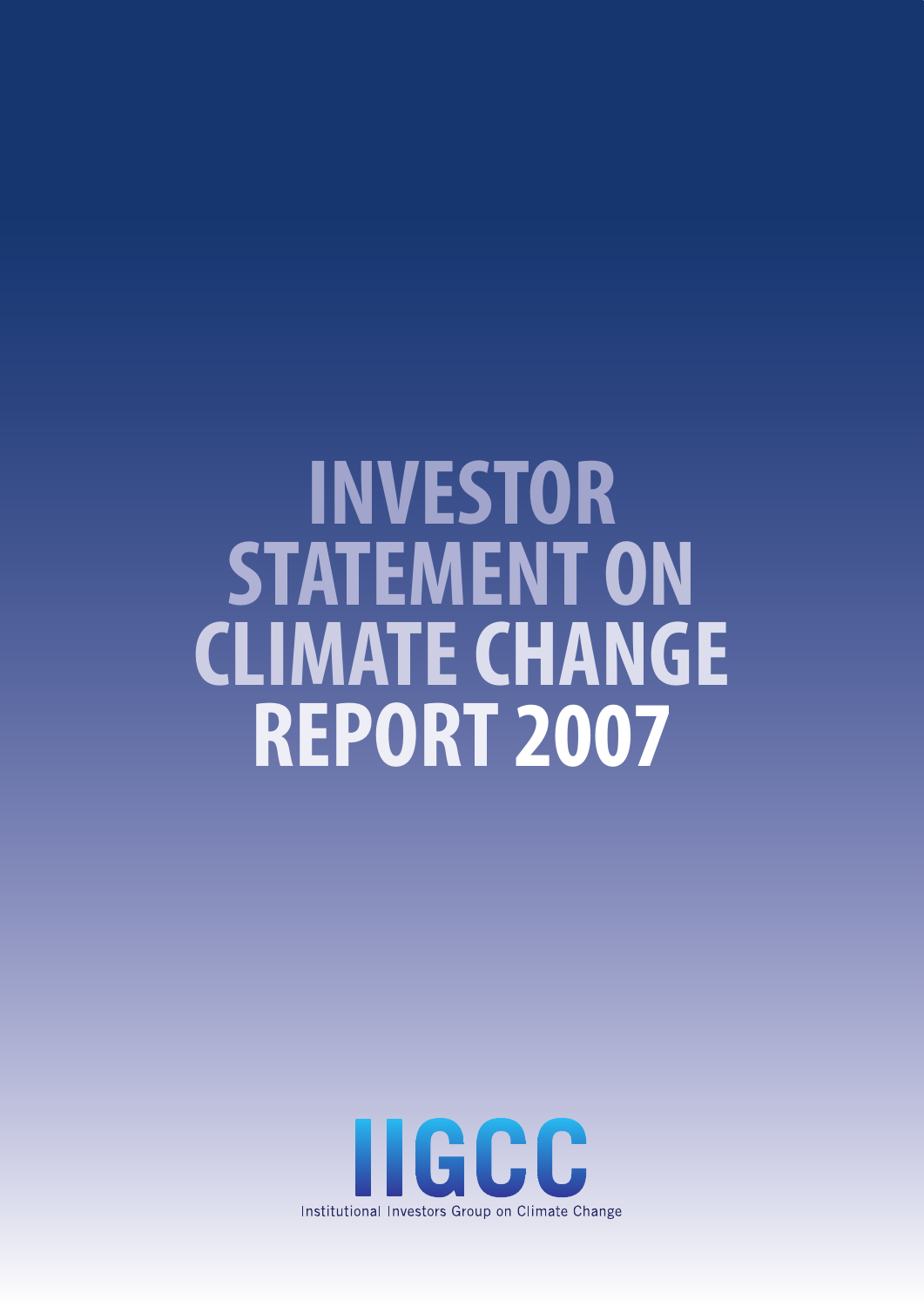### **About IIGCC**

The Institutional Investors Group on Climate Change (IIGCC) was established in 2001 as a forum for collaboration between pension funds and asset managers to address investment risks and opportunities associated with climate change. The group seeks to promote better understanding of the implications of climate change for financial performance and to encourage the integration of climate risks and opportunities into investment decision-making and dialogue with companies and policymakers. The IIGCC has over 45 members representing around €4trillion of assets. Further information can be found at www.iigcc.org.

### **Acknowledgements**

This report was prepared by Stephanie Pfeifer, IIGCC Programme Director. The IIGCC would like to acknowledge the help of its Steering Committee, in particular David Russell (USS) and Rory Sullivan (Insight Investment), for their support in designing the surveys and reviewing a draft of this report.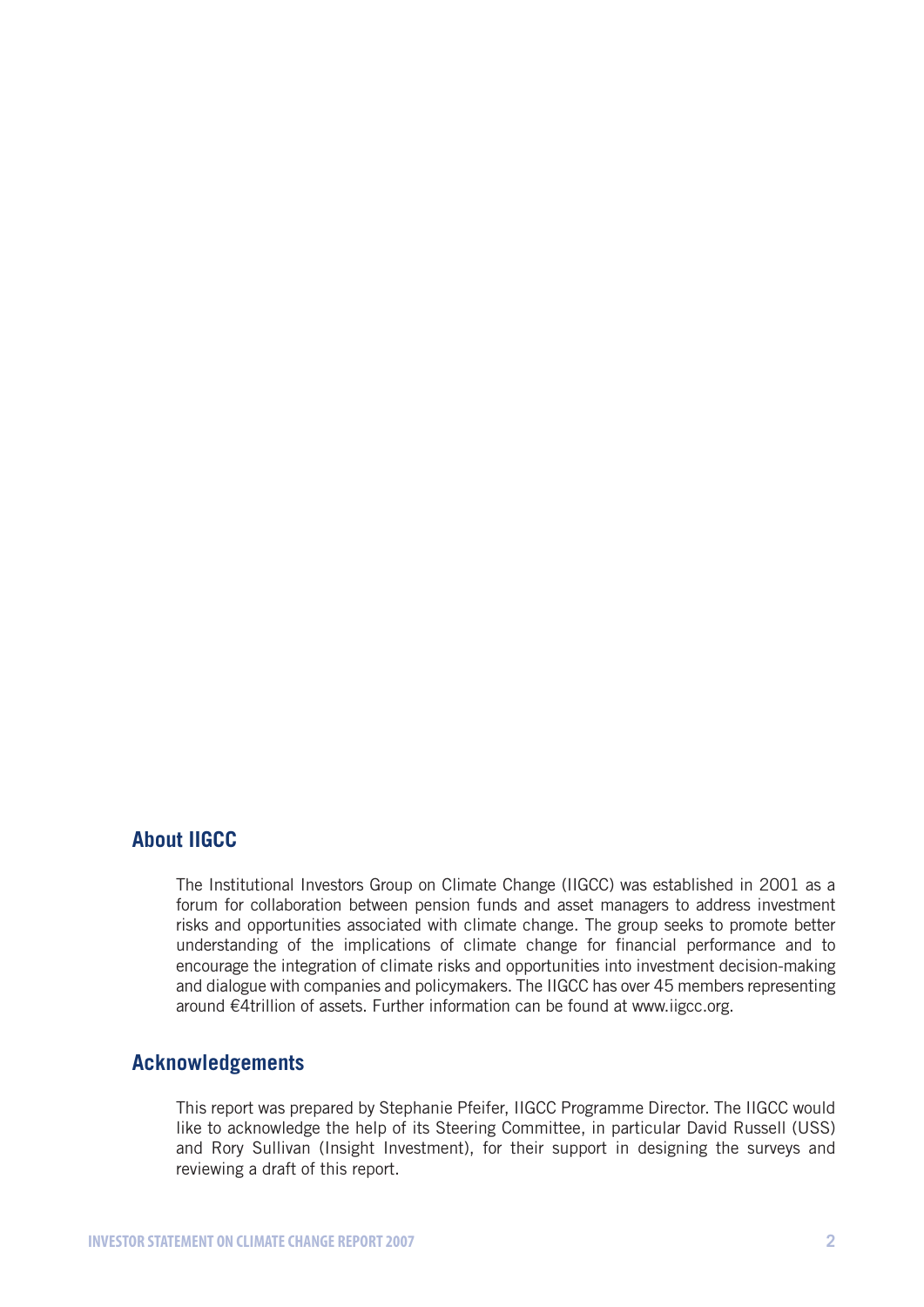# Table of Contents

|                          | Foreword                                                  |                                            |    |
|--------------------------|-----------------------------------------------------------|--------------------------------------------|----|
| <b>Executive Summary</b> |                                                           |                                            | 5  |
| $\mathbf{1}$             | Introduction                                              |                                            | 7  |
|                          | 2 Market Demand                                           |                                            |    |
|                          | 3 Corporate Engagement                                    |                                            |    |
|                          | 4 Taking Account of Climate Change in Investment Analysis |                                            |    |
|                          | 5 Investor Collaboration on Climate Change                |                                            |    |
|                          | 6 Public Policy Engagement                                |                                            |    |
|                          | 7 Conclusions and Looking Forwards                        |                                            | 18 |
| Appendix 1               |                                                           | IIGCC Investor Statement on Climate Change | 19 |
| Appendix 2               |                                                           | <b>List of Signatories</b>                 | 22 |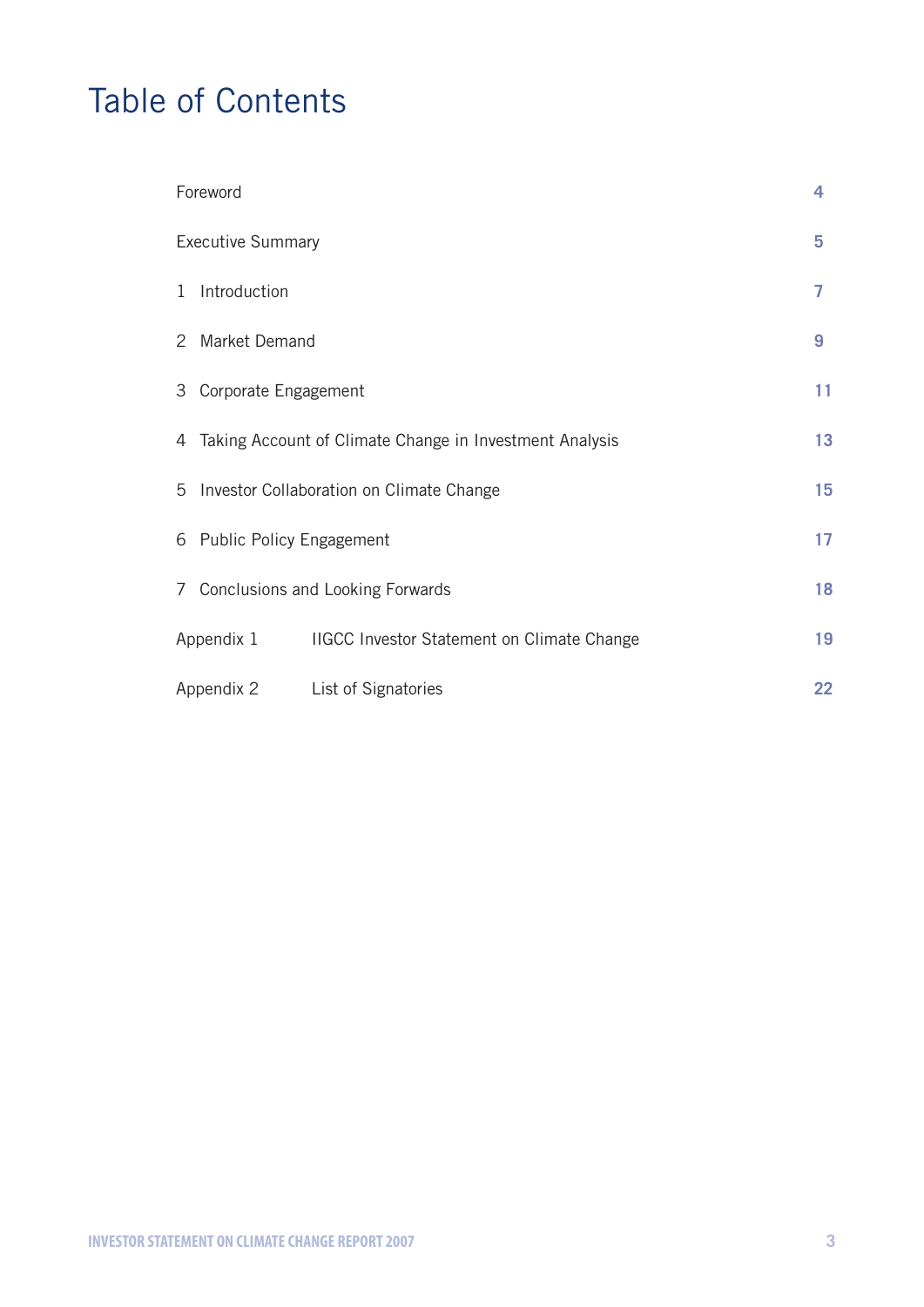### Foreword

Investment decisions taken now will have a major impact on the world's climate, making it imperative that investors step up their response to the climate challenge. The Investor Statement on Climate Change, launched by the Institutional Investors Group on Climate Change (IIGCC) in 2006, presents a significant call by UK and European investors for action on the threat posed by greenhouse gas emissions. In signing the Statement, investors are sending a signal of their concern about climate change to the rest of the investment community, companies, policymakers and other stakeholders.

The Statement has now been signed by 21 major European asset owners and asset managers. In signing the Statement, investors are showing their willingness to strengthen their focus on climate change in their investment processes and to actively engage with companies and governments to develop appropriate policy solutions to climate change. Signatories committed to reporting annually on the goals set out in the Statement – a reflection of how this issue is increasingly seen to have material implications for asset values.

This report analyses the responses to the surveys sent out by the IIGCC asking signatories about how they have implemented the actions set out in the Statement. The evidence is that the investment community has come a long way in understanding and analysing the investment implications from climate change. Investors are increasingly engaging with companies and – often in collaboration – with policymakers on climate change. The next steps are for other investors to follow suit and for greater understanding and willingness to act on climate change to feed through into investment mandates and to become fully integrated into investment decision-making.

The IIGCC will play a key role in taking forward the investor agenda on climate change. In particular, the group is providing a forum for collaboration for investors to make their voice heard on public policy and for sharing knowledge. We hope that the Statement and this report will encourage even greater action on this issue and that next year's report will show further progress.

Pw. Dun

Peter Dunscombe IIGCC Chairman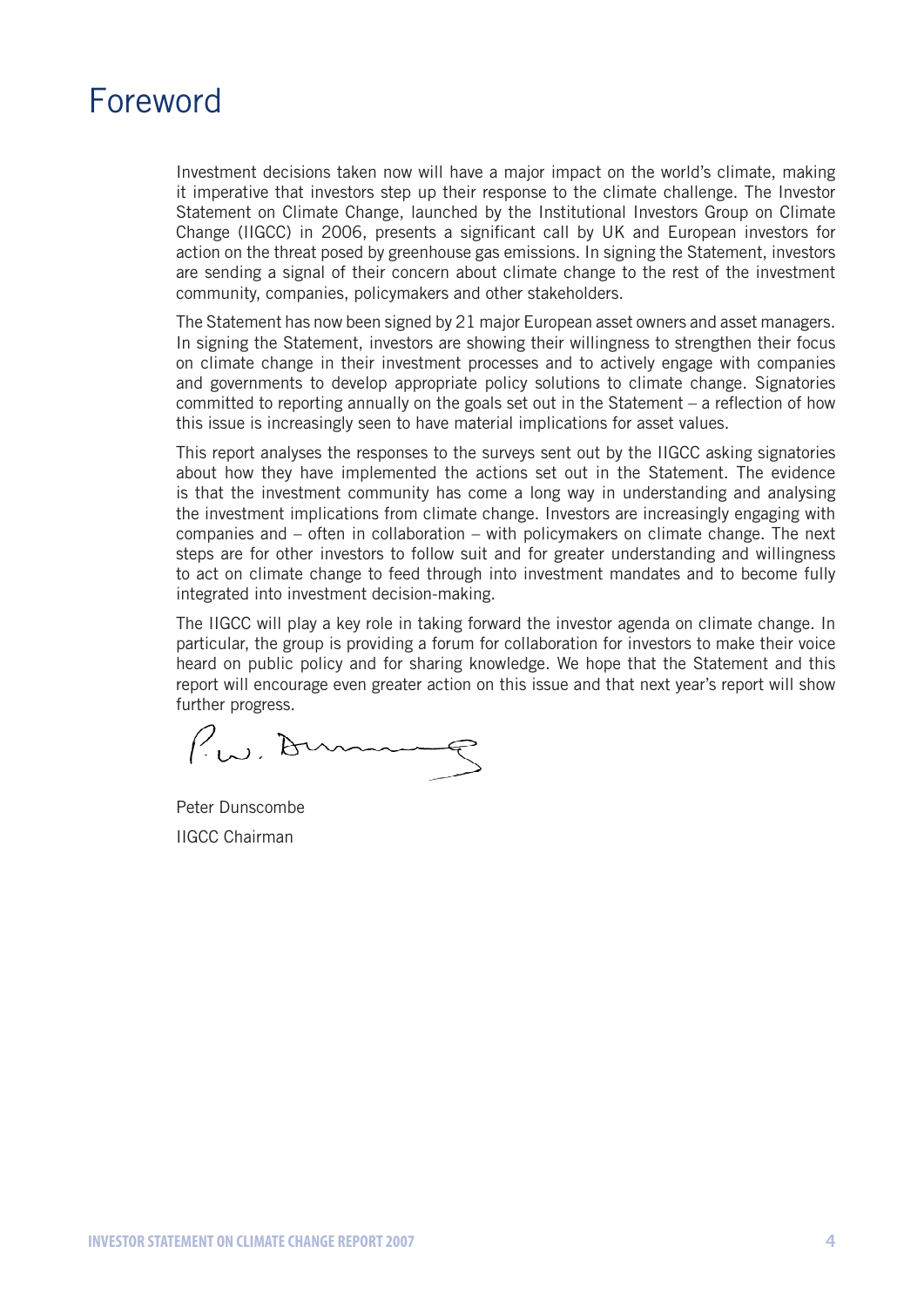### Executive Summary

The Institutional Investors Group on Climate Change (IIGCC) launched the Investor Statement on Climate Change in October 2006. Asset owners and asset managers who signed the Statement committed to increasing their focus on climate change in their own processes and in their engagement with companies and governments. At the time of writing, the Statement had been signed by 21 institutional investors with assets over  $\epsilon$ 1.4 trillion.

A key provision of the Statement is that signatories report annually on the actions taken on climate change. The IIGCC asked all signatories to fill in a survey detailing the actions they had taken by the end of 2007 and received a response from all 21 signatories. This is the first annual report analysing how far signatories have come in taking account of climate change in their activities.

### **Key Findings**

The surveys show a range of positive steps being taken by investors to address the issue of climate change. In particular:

- Asset owners' awareness of climate change as an investment issue is high, supported by membership of collaborative initiatives and staff or trustee training. Asset owners are encouraging their investment managers to exercise shareholder voting rights in relation to climate change, to invest in low carbon/clean energy funds and to engage with companies on the issue.
- Both internal and external asset managers are involved in proxy-voting and engaging directly with companies on climate change, in particular on improved reporting and disclosure of greenhouse gas emissions and on integrating climate change considerations into business strategies. The property investment company surveyed - PRUPIM - is looking to improve the environmental performance of its tenants, suppliers and physical property assets.
- A large proportion of investment managers are building their capacity to analyse the financial implications of climate change. Sell-side research has been critical, but a wide range of other information sources is also being used. Several investment managers (internal and external) are employing environmental rankings or analysing climate impacts for their portfolio as a whole.
- Climate change issues are affecting investment decision-making where investors are exploiting opportunities as a result of government incentives, e.g. renewable energy or low carbon technology, or where government policy has created a price for carbon, as in the EU emissions trading scheme. In addition, it is affecting investment decisionmaking in some sectors where there is the potential for emission trading schemes to be implemented, e.g. US electric utilities.
- Investors are increasingly willing to engage in the public policy debate on climate change. The dialogue with government is progressive, with investors emphasising the importance of clarity regarding the long-term direction of climate change policy and demanding appropriate policies which provide incentives to reduce greenhouse gas emissions. Collaboration, particularly through the IIGCC, is seen as an effective way to undertake public policy engagement. •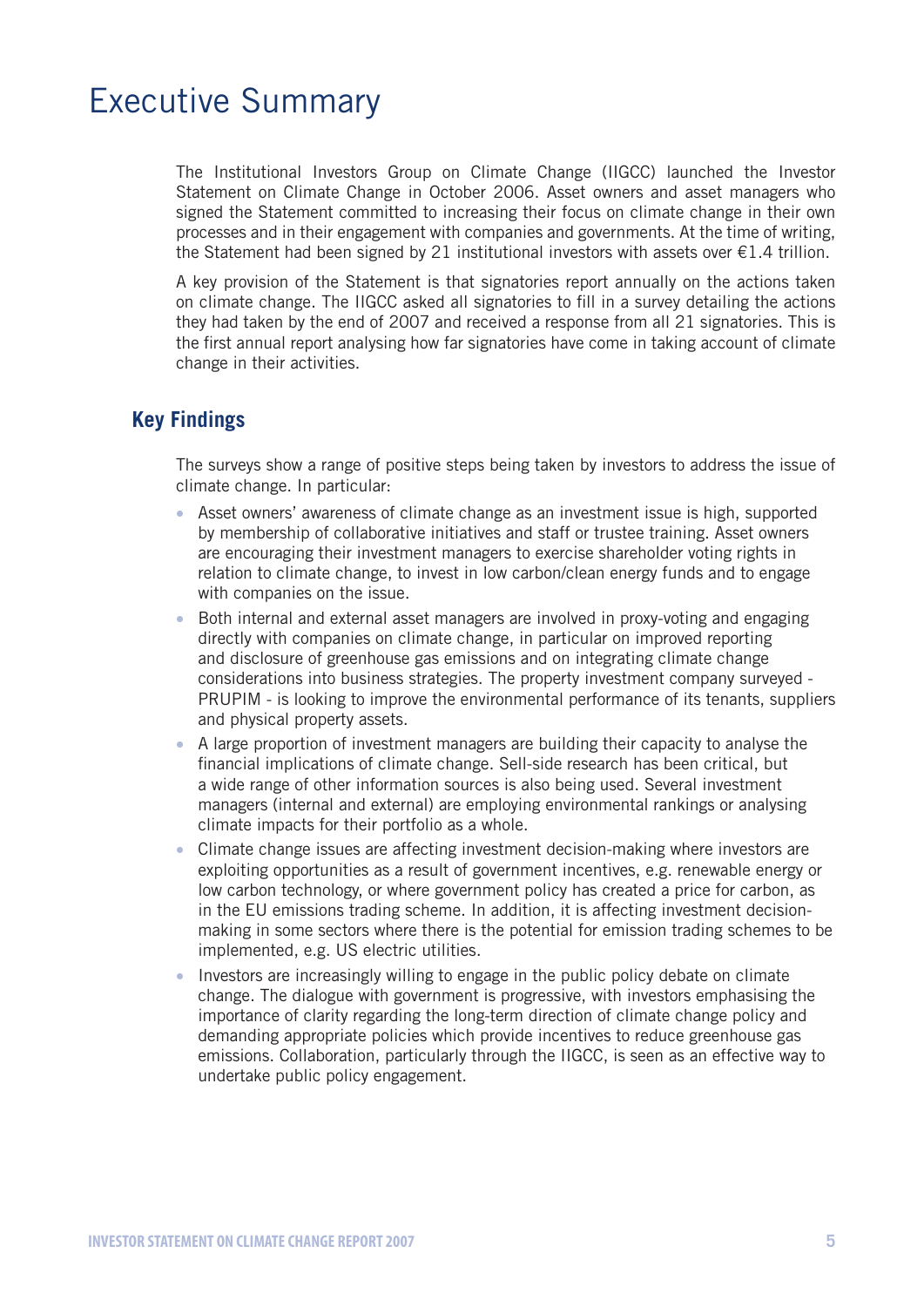There are some areas that present challenges for investors and where further progress is possible. In particular:

- Only a limited number of asset owners are formally integrating climate change into their processes for appointing or evaluating fund managers, or request advice on the issue from their investment consultants.
- There are some issues that investors are not regularly covering in their engagement with companies, e.g. adaptation to unavoidable climate change and climate-friendly product design.
- Climate change risks and opportunities are not being factored into investment decisionmaking where the financial implications are not evident, e.g. where there are significant uncertainties about the future direction of climate change policy or where the physical impacts from a changing climate are difficult to quantify.

The responses to the surveys highlight the importance of growing asset owner demand for their managers to take account of climate change and the importance of engaging with government on providing clear policy frameworks and price signals. Both of these will encourage investors to take account of climate change in their engagement with companies and investment decision-making and therefore support the move to a low carbon economy.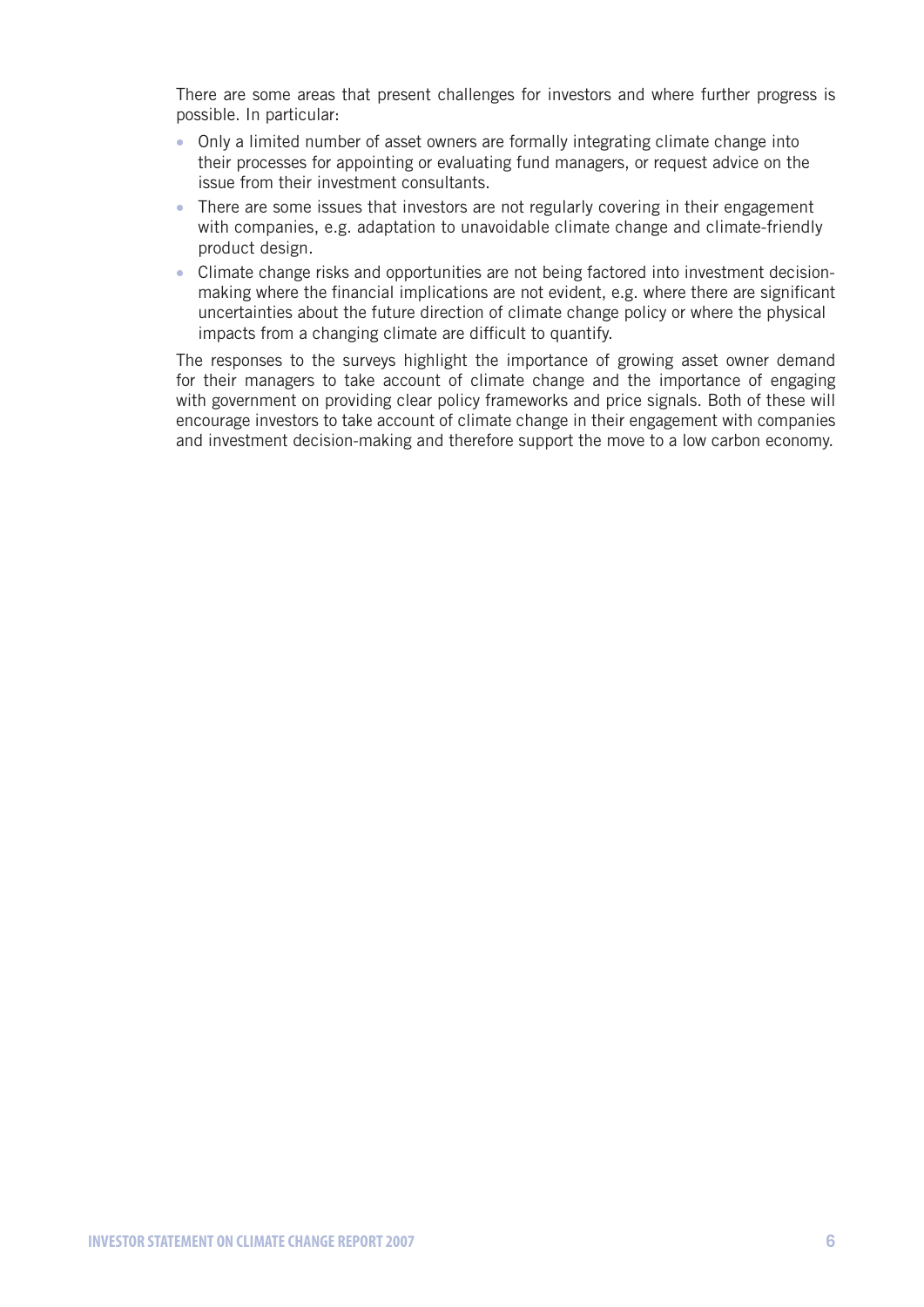# **1** Introduction

The Institutional Investors Group on Climate Change (IIGCC) launched the Investor Statement on Climate Change in October 2006. At the time of writing this report, the Statement had been signed by 21 institutional investors representing assets worth more than €1.4 trillion. The Statement represents a significant call by UK and European investors for action on the threat posed by greenhouse gas emissions. It underlines that institutional investors have a critical role to play in supporting the move to a low carbon economy through using their influence as major shareholders and bondholders in the world's companies and as substantial investors in other assets such as property as well as through using their influence with policymakers.

### **Box 1 Key elements of the Investor Statement on Climate Change**

### **The Role of Investors**

#### **As asset owners and asset managers we will:**

**Use our individual and collective influence to encourage governments to adopt policies that provide incentives to reduce greenhouse gas emissions and to encourage appropriate responses to the physical and societal impacts of climate change.**

#### **As asset owners we will:**

- **Encourage our asset managers to integrate consideration of climate change risks and opportunities in their investment research, analysis and decision-making and shareholder ownership activities.**
- **Consider climate change in our processes for the appointment and evaluation of our asset managers.**
- **Instruct our advisors and consultants to consider the impacts and opportunities of climate change and climate policy in the advice that they provide to us, in particular to pro-actively consider the opportunities to invest in clean energy.**

#### **As asset managers we will:**

- **Explicitly consider climate change risks and opportunities in our investment analysis and, individually and collectively, develop the tools to assess the shortterm and long-term risks and opportunities presented by climate change and climate-related policies.**
- **Engage with the companies in which we invest to ensure that they are minimising the risks and maximising the opportunities presented by climate change and climate policy. We will also encourage these companies to improve their governance and disclosure of climate risks and opportunities.**

#### **Implementation and Monitoring**

**The IIGCC will publish an annual report detailing the actions that have been taken by the signatories towards achieving the goals in this Statement.**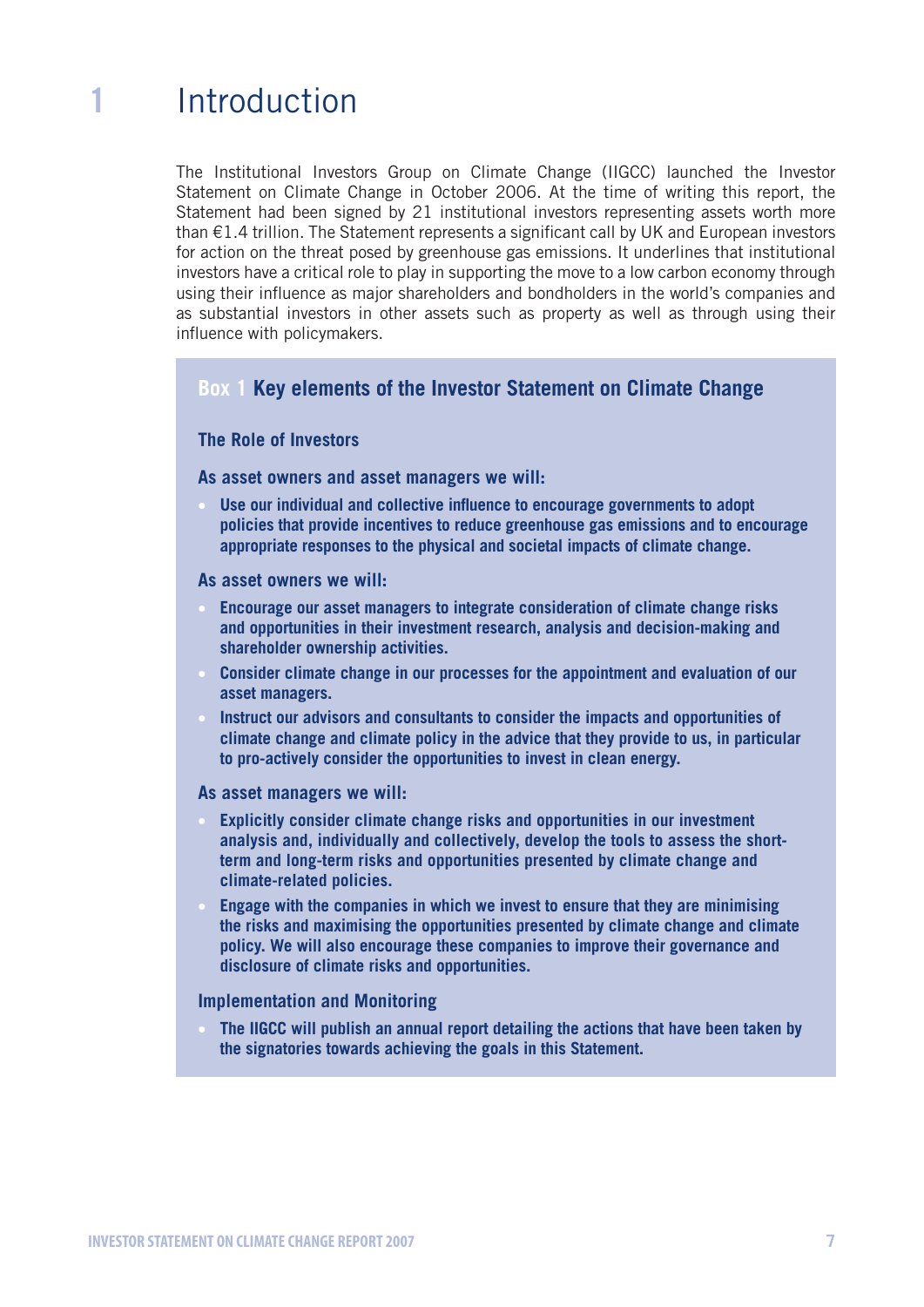In signing the Statement, investors signal their willingness to strengthen their focus on climate change in their investment processes and to actively engage with companies and governments on the issue. The Statement provides a roadmap for investors on the steps that they can take to integrate climate change into investment decision-making and to engage with companies in order to encourage better corporate assessment and management of climate risks and opportunities. It also sets out the expectations that investors have from governments in providing a policy framework that supports the move to a low carbon economy and facilitates integration of climate risks and opportunities into investment decision-making. As a measure of the importance attached to taking action on climate change, asset owners and asset managers who signed the Statement committed to reporting annually on the steps taken to fulfill the goals set out in the Statement. Signatories were asked to complete a survey based on the activities detailed in the Statement and this report provides an analysis of the actions that signatories had taken on climate change by the end of 2007.

This report summarises how investors are responding to the challenge of climate change and measures the extent to which the actions detailed in the Statement are being implemented. The report highlights best practice and allows signatories to gauge their performance against their peers. Over time, these reports will allow investors to measure their own and the market's progress on taking account of climate change. The report also looks at what further progress is needed for investors to provide an effective response to the climate change challenge.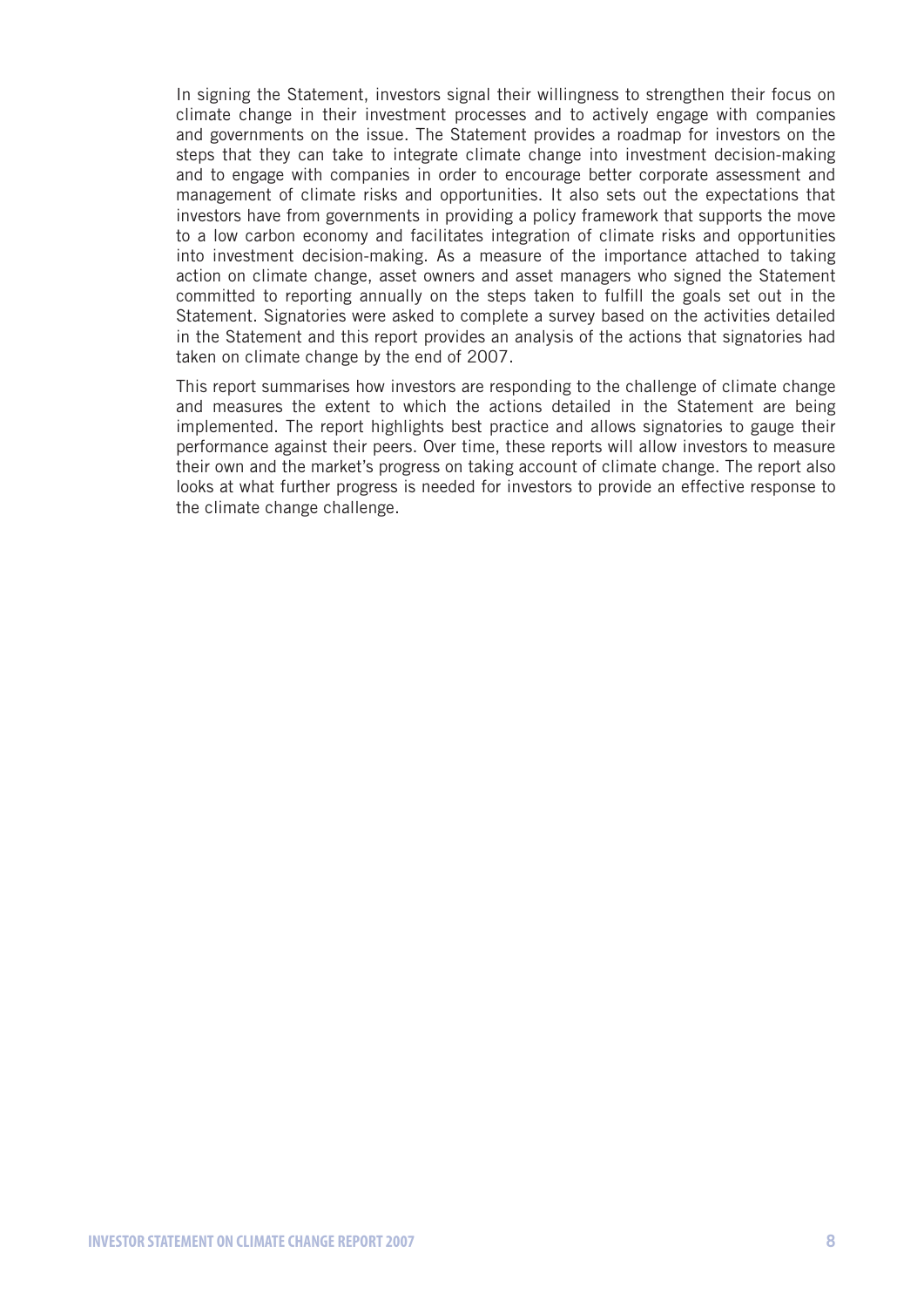# **2** Market Demand

Demand from pension funds is critical to encouraging asset managers to integrate consideration of climate change risks and opportunities in their investment research, analysis and decisionmaking and shareholder ownership activities. The surveys tried to gauge to what extent pension funds are building their internal capacity for understanding climate change and how they are encouraging their internal or external managers to take account of the issue.

Climate change has clearly risen up pension funds' agenda and awareness of climate change as an investment issue appears to be high. All asset owners who signed the Statement are members of the IIGCC and at least 2/3 are undertaking staff and/or trustee training or disseminating research on climate change within their organisations. However, only the larger or specialist funds have appointed staff specifically to work on this area – probably a reflection of the size of their resources.

A majority of asset owners responded that they encourage their asset managers to consider the implications of climate change. In particular, 10 out of 12 said that they encourage their internal or external asset managers to exercise their voting rights, while 8 out of 12 ask their managers to invest in low carbon/clean energy funds and to engage with companies on climate change. Only just over half the respondents said that they encourage their managers to integrate climate change considerations in investment analysis and decision-making.



### **Chart 1 Market demand**

The surveys also showed that only a small minority of asset owners are formally integrating climate change into their processes for appointing and evaluating fund managers. In particular, 4 out of 12 said that they integrate climate change considerations into their Requests for Proposal (RFPs) and 3 out of 12 answered that they formally evaluate how their managers are integrating climate change into investment decision-making. This may be a reflection of the difficulties of changing current contractual arrangements and, in some cases, pension funds suggest that they are taking the issue into account as part of their wider approach on environmental, social and governance issues. Given heightened awareness of climate change as an investment issue, it may be that the number of funds including consideration of climate change in their mandates and fund manager evaluation processes will grow over time.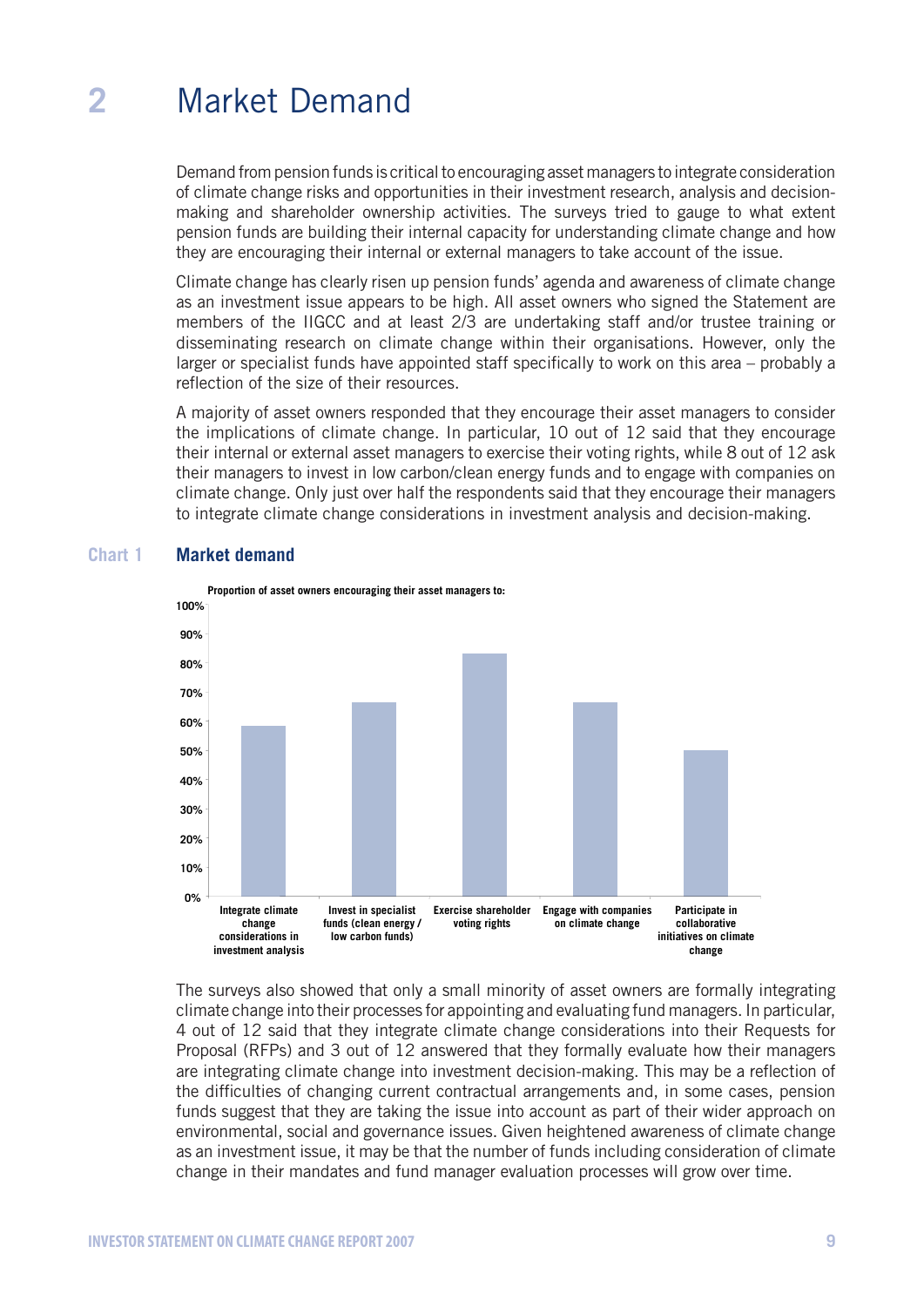### **Chart 2 Asset owner processes**



Investment consultants are a critical influence on pension funds' and fund managers' decisions as they provide pension funds with advice on the selection and monitoring of investment managers, the selection of benchmarks against which fund managers' performance can be judged, investment time horizons and asset allocation analysis. The responses to the surveys showed, however, that only a minority of pension funds are asking their investment consultants for advice on climate change. Even fewer are asking their consultants to take climate change into account when short-listing investment managers and only one of the asset owners surveyed is asking their consultants for advice on clean energy investments.

#### **Chart 3 Investment consultants**

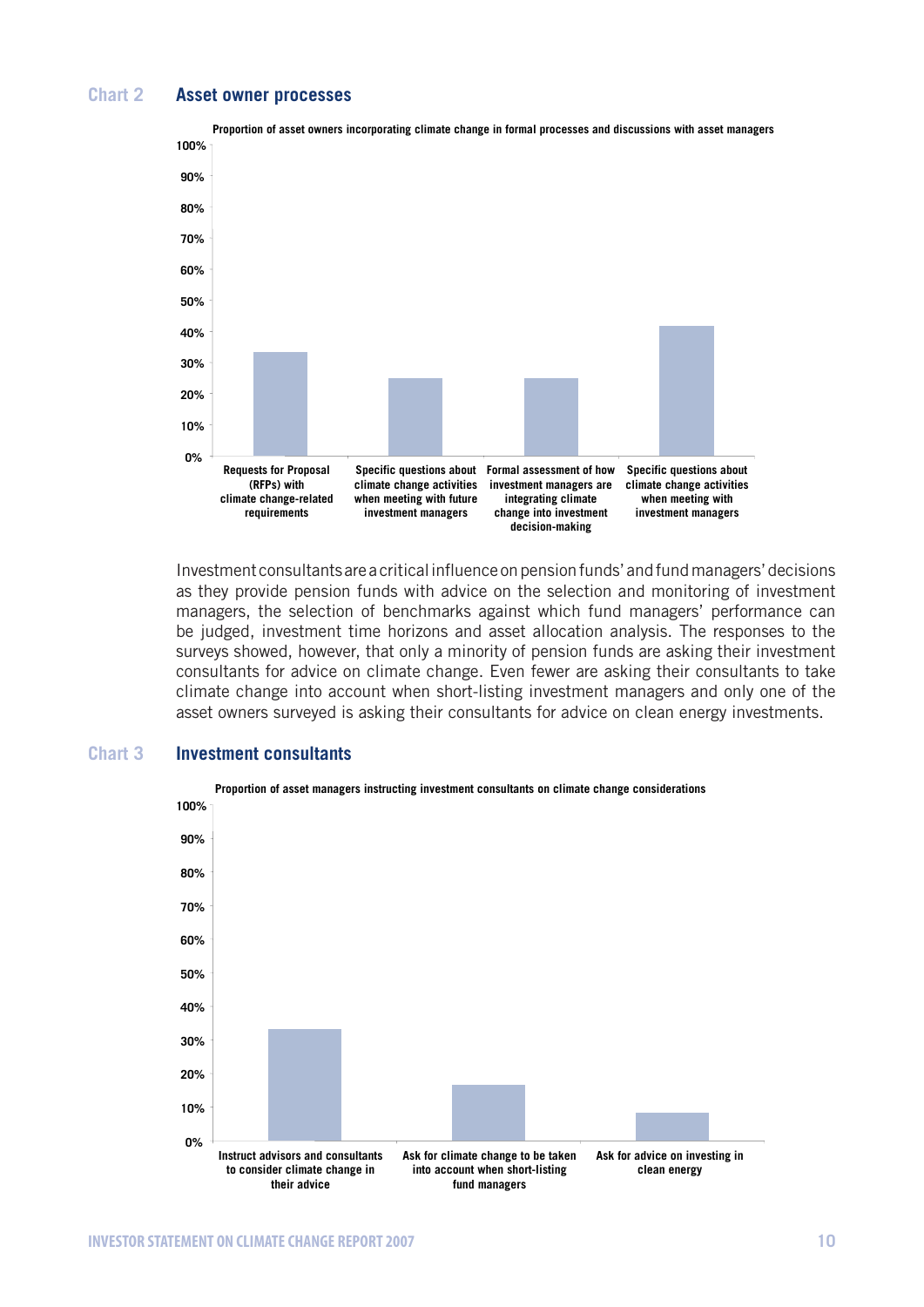# **3** Corporate Engagement

The actions of companies will be crucial both to mitigating and averting dangerous climate change and to implementing measures for adapting to changes in the climate that are already unavoidable. The Statement therefore encourages investors to engage with companies on their actions in relation to climate change.

Investors were asked which approaches they use with respect to corporate engagement, including proxy voting, direct engagement and collaborative engagement. The surveys found that proxy voting followed by direct engagement by individual investors were the two most common approaches, and adopted by all asset managers. A small majority of asset owners also undertake proxy voting and engage directly with companies, whilst others do so through their fund managers. Engaging with companies in collaboration with other investors is less popular than the other two approaches.

Investors were also asked about the particular climate change issues they engage on and this is analysed in the chart below. In their responses, all asset managers replied that they engage with companies on improved reporting and disclosure. A large majority also said that they engage with companies on integrating climate change into business strategies. There are still many issues, including adaptation to unavoidable climate change and climatefriendly product design, which only a small majority of investors are looking at in their interactions with companies.



#### **Chart 4 Corporate engagement on climate change**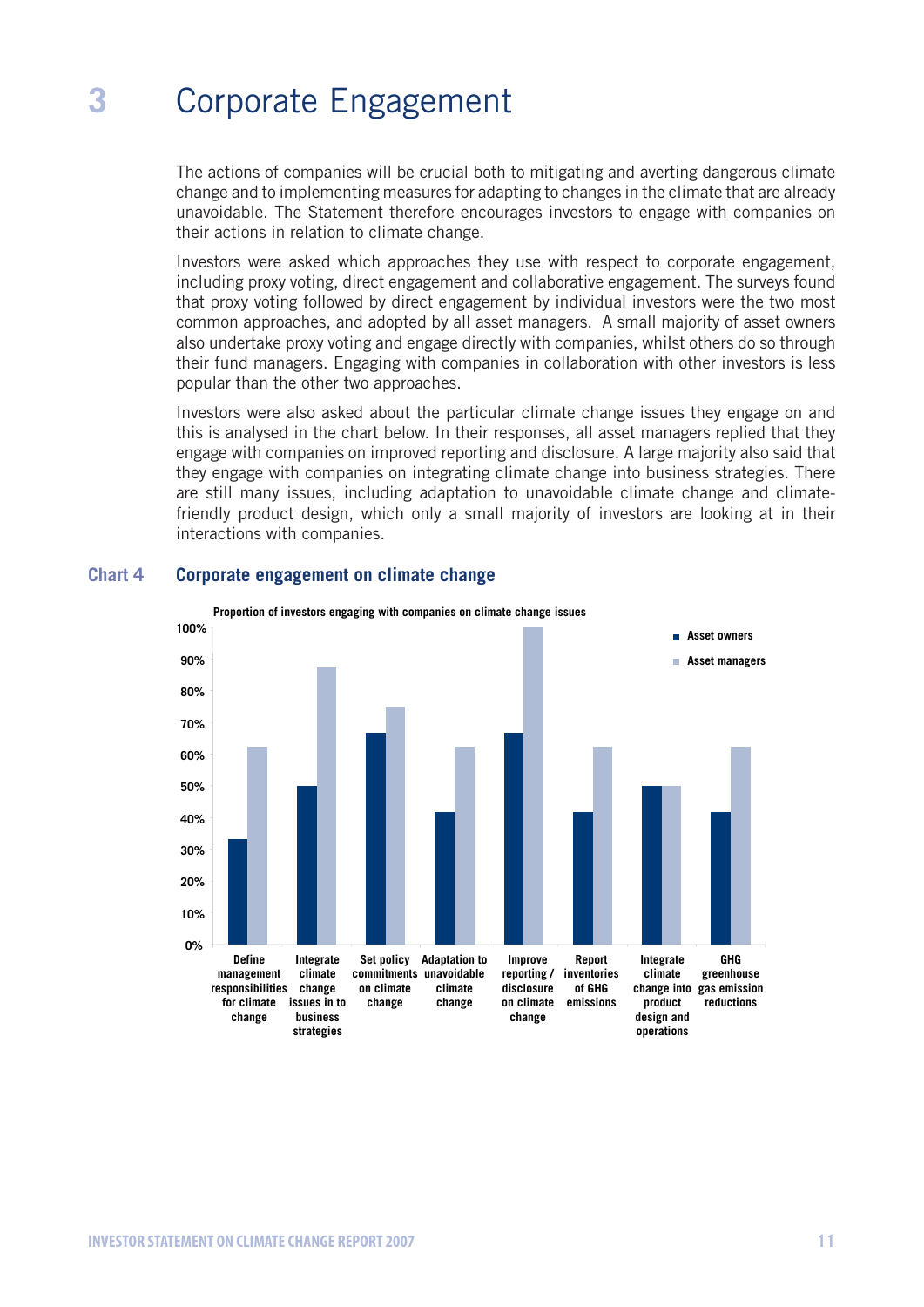Investors were asked to state whether they have any evidence of the effectiveness of their engagement with companies. There were some particular examples where the effectiveness of engagement can be attributed to investor actions. These include:

- Encouraging companies to produce sustainability reports, climate strategies or codes of conduct
- Improving the response rate to the CDP questionnaire
- The shift in BP's allocation of capital towards renewables

Despite these concrete examples of investor influence on corporate behaviour, several investors noted that it was often difficult to attribute company actions to their engagement.

### **Box 2 The IIGCC and BP's move into renewables**

**"The first IIGCC conference three years ago provided BP with both a timely stimulus to review what we were then doing, and a platform to test our formative ideas as we moved our own climate strategy from being about our own internal activities to helping our customers reduce their emissions. The invitation for Lord Browne to speak at the conference helped create the impetus for reviewing and developing BP's policies and strategies on climate change. This, in turn, has led the company to increase its investments in alternative energy generation, including the investment in and development of hydrogen-based electricity generation facilities around the globe".** 

Chris Mottershead, Distinguished Adviser, Energy and the Environment, BP.

While the above analysis refers mainly to equities (and to a lesser extent fixed income), PRUPIM's response helps to illustrate the actions that may be taken in relation to property investments. PRUPIM is engaging to improve the environmental performance of tenants and suppliers and physical property assets. They consider responsible construction techniques for redevelopments and refurbishments and actively encourage responsible asset and property management for existing stock. The company is raising awareness through the facilities and property managers involved in ISO14001 properties and a number of properties have received certification, including energy consumption reports.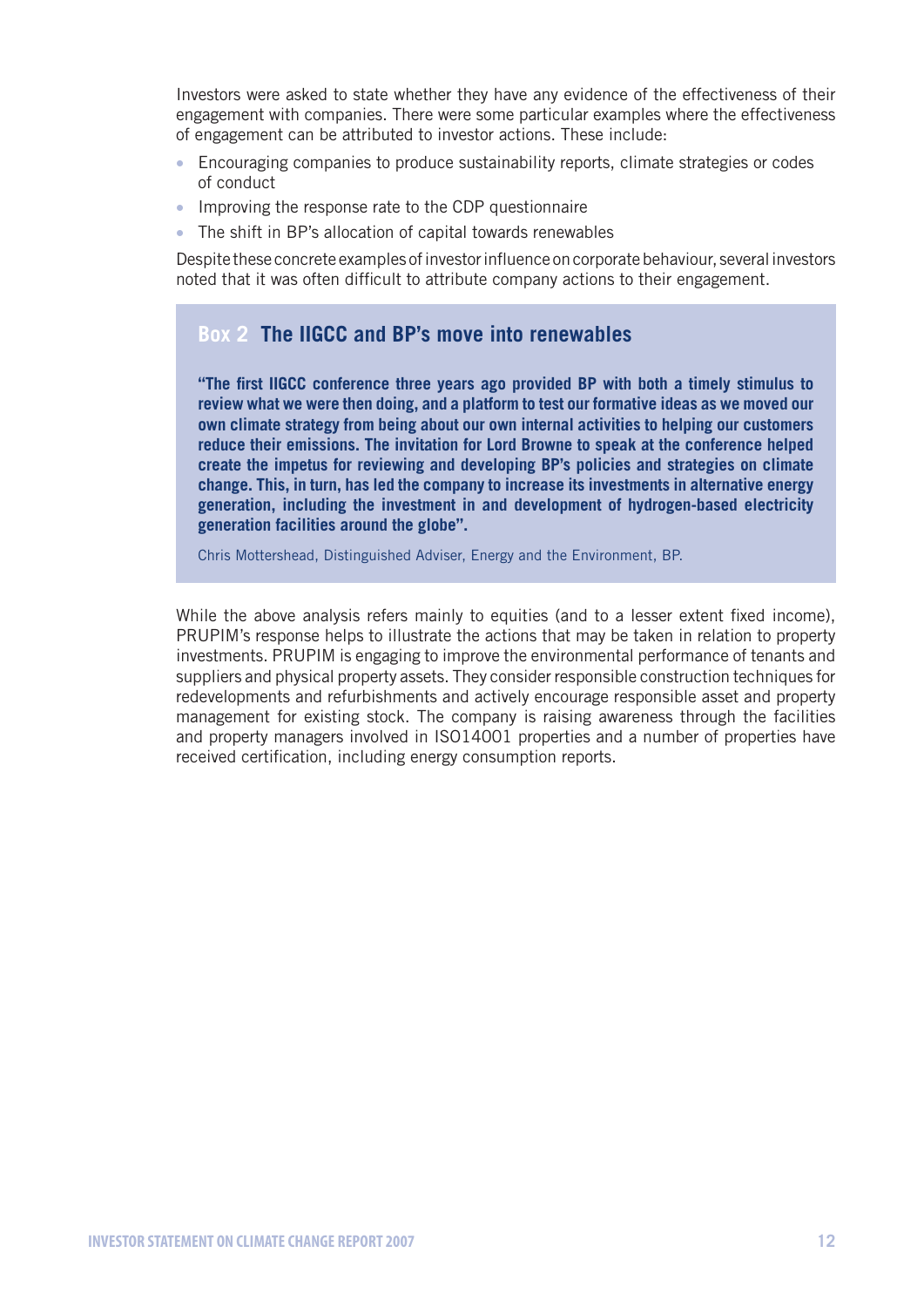# **4** Taking Account of Climate Change in Investment Analysis

The surveys show that investment managers are increasingly paying attention to climate change and building their capacity to analyse the financial implications resulting from new regulations. Broker research has been critical in this, although specialist research is also widely used, both by internal and external investment managers. Investors are also making use of a broad range of other sources of information, including specialist advisory boards, research from universities, think tanks and consultants, and research developed by governments and international organisations, e.g. Stern Report on the Economics of Climate Change or the Assessment Reports of the Intergovernmental Panel of Climate Change (IPCC).

Investment managers are also building their capacity on climate change through membership of collaborative initiatives. A small majority of them are developing their own in-house bespoke research and developing tools and models specifically to analyse climate change implications. A majority of asset managers are training their staff on the issue while many are also employing specialist staff.



#### **Chart 5 Research and building internal capacity on climate change**

All asset managers and asset owners with internal managers replied that they are considering climate change risks and opportunities in investment analysis. Several investors replied that they encourage all their asset managers to use the available research on climate change, that they provide regular presentations and briefings on the issue or that their SRI (socially responsible investment) analysts attend company meetings jointly with their fund managers. Others use SRI rankings which are integrated into investment analysis and portfolio construction.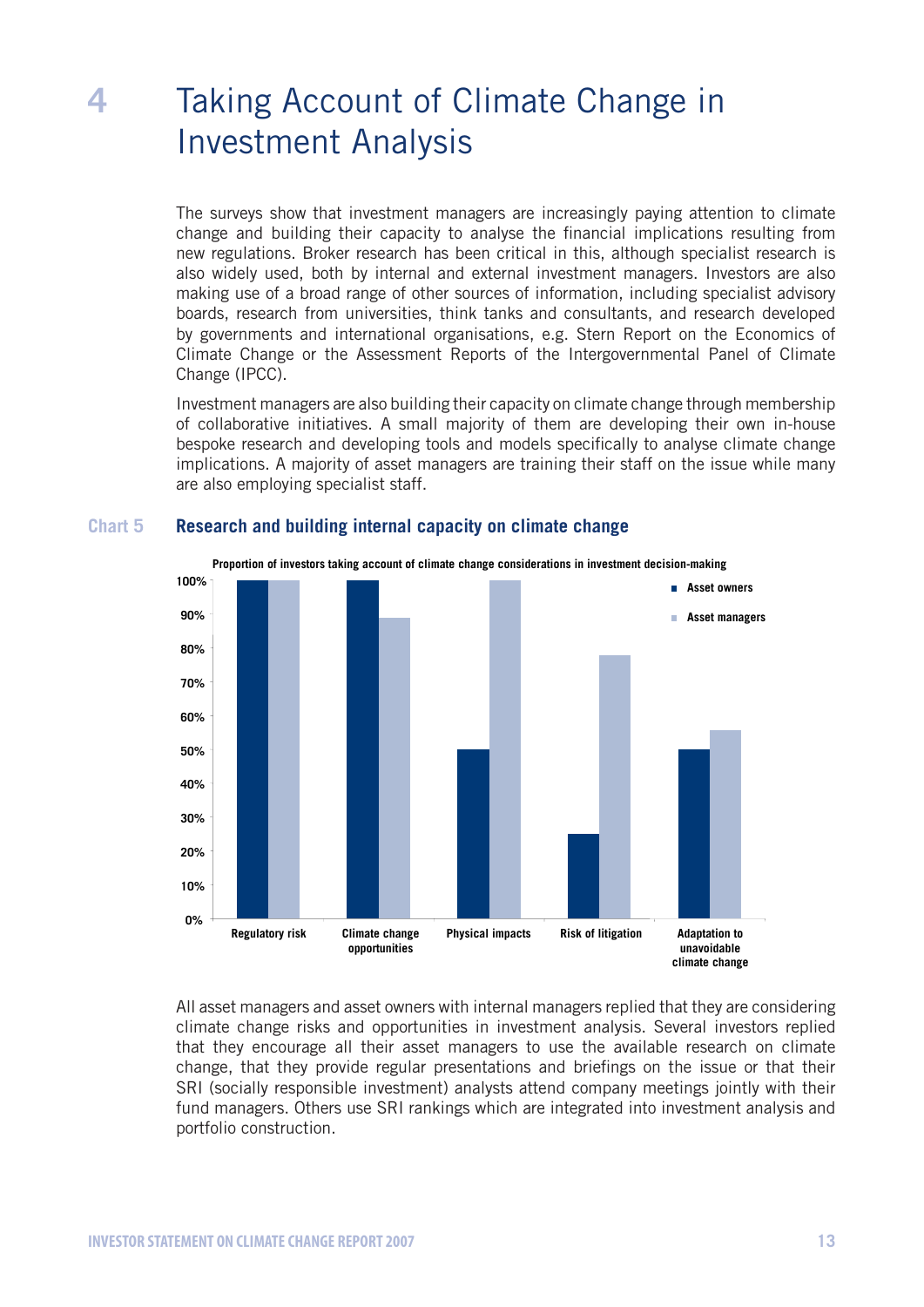While there is much more attention being paid to climate change as a financial issue, the surveys confirm that there are two immediate incentives for investors to factor climate change into their investment decision-making. The first is where government support for new climate-change related industries has created investment opportunities in clean energy or low carbon technology. The second is where government regulation has created a cost for carbon, e.g. sectors covered by the EU emissions trading scheme. However, there is also some evidence that investment decision-making is affected in some sectors where there is the potential for emission trading schemes to be implemented, e.g. US electric utilities.

There are still many climate change risks and opportunities that are not being factored into investment decision-making, with some respondents commenting that climate impacts are only being translated into stock-picking decisions where the impacts are material at present. One issue that is not being considered in any detail is adaptation to unavoidable climate change.

In terms of asset classes, investors are focused mainly on equities and to a lesser extent on fixed income investments when analysing climate change impacts. For property investors, consideration of climate risk and opportunity is done more qualitatively than quantitatively, given the difficulties of quantifying climate change risks or the risks inherent in regulatory change as a new dimension of risk premium and depreciation for property investment assets.



#### **Chart 6 Climate change issues in investment decision-making**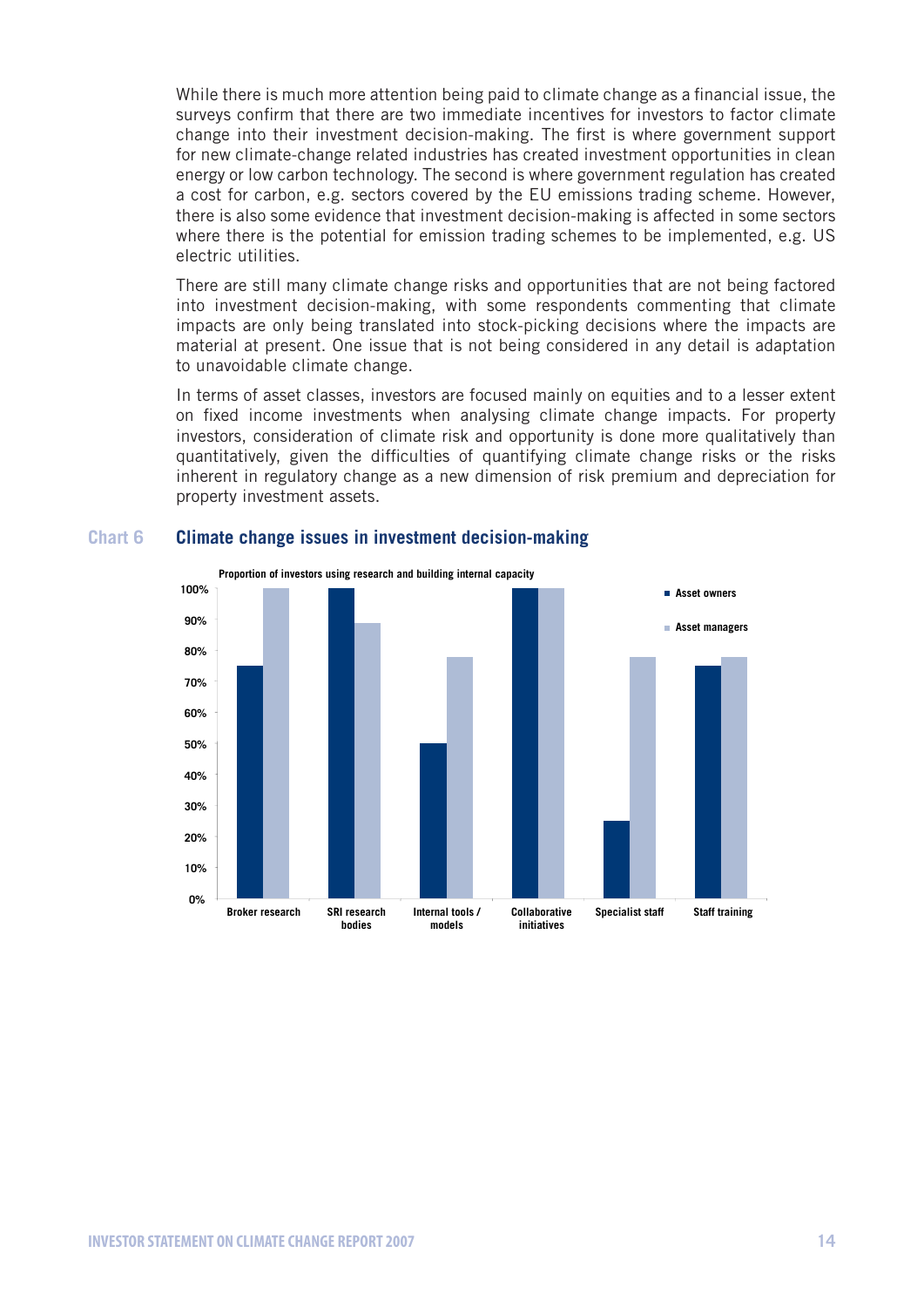# **5** Investor Collaboration on Climate Change

Collaborative initiatives are a popular way for investors to build capacity on the issue of climate change and its implications and to undertake public policy engagement.

Generally asset managers were more likely than pension funds to have joined a large number of collaborative initiatives. All signatories to the Statement are members of the IIGCC and a large proportion of both asset owners and asset managers have signed the UN Principles for Responsible Investment (UNPRI), the Carbon Disclosure Project (CDP) and are members of the UK Social Investment Forum (UKSIF).

### **Chart 7 Collaborative initiatives**



\* Other collaborative initiatives mentioned by some respondents include: Alliance for Climate Protection, Corporate Leaders Group on Climate Change, Forum Nachhaltige Geldanlagen (German Social Investment Forum)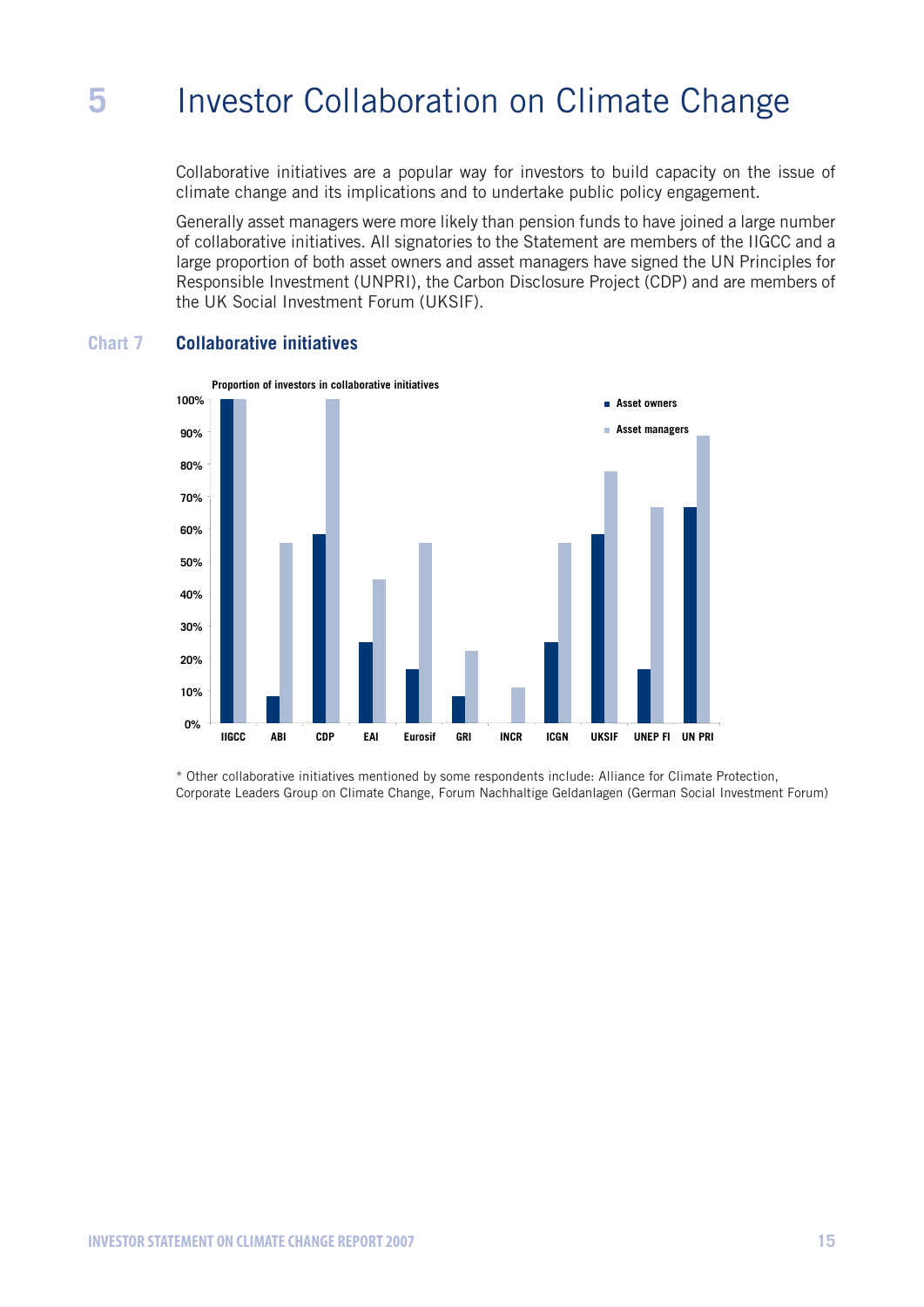| Box 3          | <b>Collaborative Initiatives</b>                               |
|----------------|----------------------------------------------------------------|
| <b>IIGCC</b>   | <b>Institutional Investors Group on Climate Change</b>         |
| <b>ABI</b>     | <b>Association of British Insurers</b>                         |
| <b>CDP</b>     | <b>Carbon Disclosure Project</b>                               |
| <b>EAI</b>     | <b>Enhanced Analytics Initiative</b>                           |
| <b>Eurosif</b> | <b>European Social Investment Forum</b>                        |
| <b>GRI</b>     | <b>Global Reporting Initiative</b>                             |
| <b>ICGN</b>    | <b>International Corporate Governance Network</b>              |
| <b>INCR</b>    | <b>Investor Network on Climate Risk</b>                        |
| <b>IPCC</b>    | <b>Intergovernmental Panel on Climate Change</b>               |
| <b>UKSIF</b>   | <b>UK Social Investment Forum</b>                              |
| <b>UNEP FI</b> | <b>United Nations Environment Programme Finance Initiative</b> |
| <b>UNPRI</b>   | <b>United Nations Principles for Responsible Investment</b>    |

Collaborative initiatives are actively involved in providing training for the investment industry, for example through the IIGCC's trustee seminars on climate change. They provide a way for investors to add their weight for requests on corporate disclosure related to climate change, e.g. the CDP and the IIGCC's electric utilities disclosure framework. In addition to participating in collaborative initiatives, some investors also present on climate change at industry conferences, contribute articles on the issue to trade journals or direct or sponsor specific climate change related research programmes.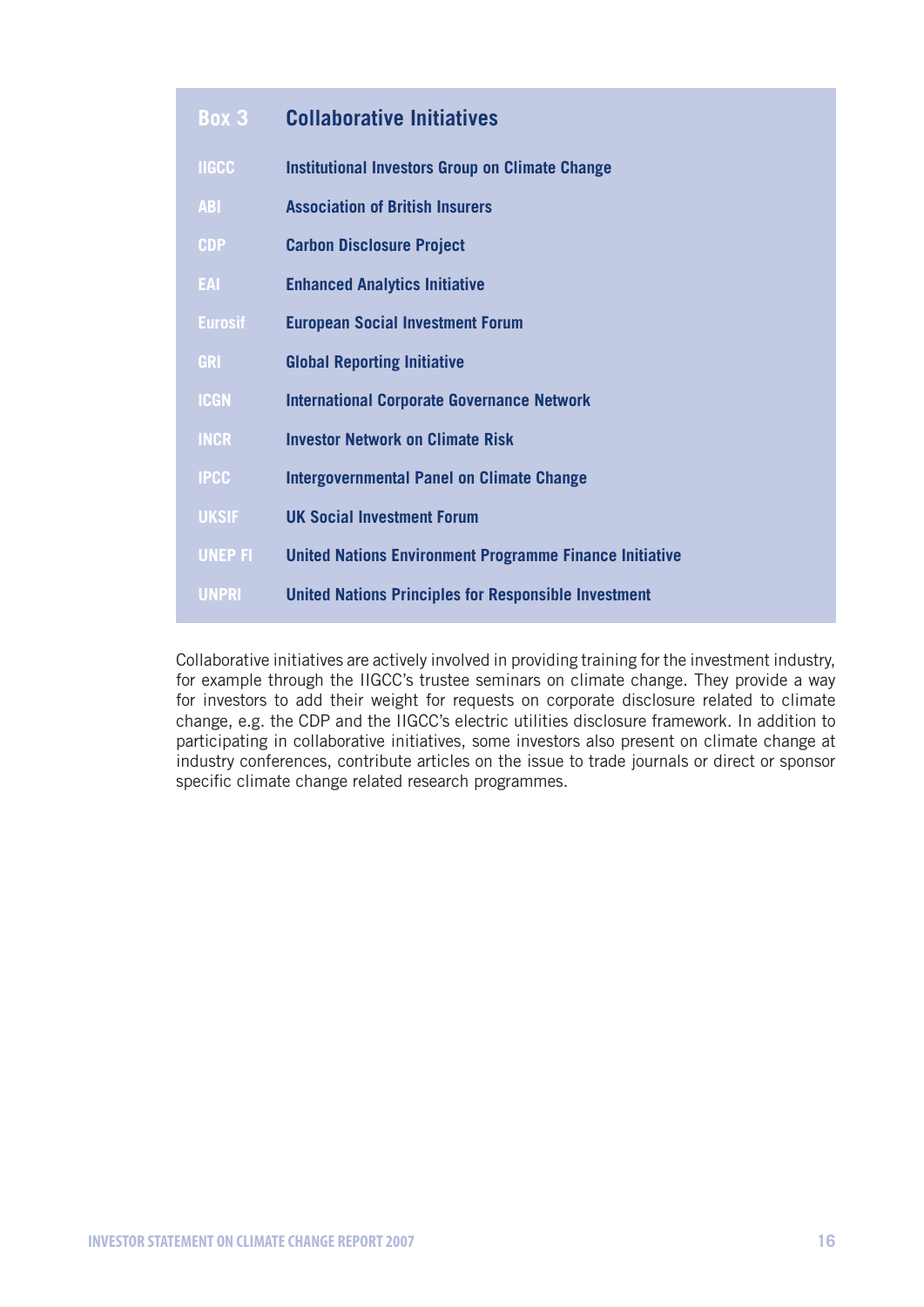# **6** Public Policy Engagement

The surveys suggest that investors are starting to look far more closely at the public policy issues around climate change and have an increasing appetite for engaging with government in this area. Government regulation has been the most important reason for investors to factor climate change risks and opportunities into their investment decision-making and uncertainty about the future direction of government policy is a significant barrier for both investors and companies to take account of climate change considerations. The Statement therefore encourages investors to use their influence with policymakers to put in place appropriate policy frameworks, which will ultimately benefit investors' long-term financial interests.

The chart below lists the issues that investors have been engaging governments and regulators on. Investors are increasingly willing to send strong messages about the importance of clarity regarding the long-term direction of climate change policy and to demand appropriate policies which provide incentives to reduce greenhouse gas emissions. The surveys also show that there are some areas which could benefit from more attention, e.g. only a few investors have actively been engaging government on implementing policies to encourage greater adaptation to unavoidable climate impacts.

Nevertheless, on the whole investor engagement with policymakers is progressive. For example, the IIGCC has emphasised the importance of clear and credible public policy, the need for long-term policy targets directed at significant reductions in greenhouse gas emissions and the desirability of extending the use of emissions trading.



### **Chart 8 Public policy engagement**

The IIGCC has provided a focal point for investors' collaborative engagement with policymakers. Some investors also mentioned that they do some engagement with regulators and public policymakers through the Local Authority Pension Fund Forum (LAPFF), the Church Investors Group, UKSIF and UNPRI, and on the property side, through the British Property Federation and the Carbon Trust Strategic Initiative. Some investors also conduct a part of their engagement on an individual basis, for example through dialogue with national ministers or with representatives at the EU Parliament.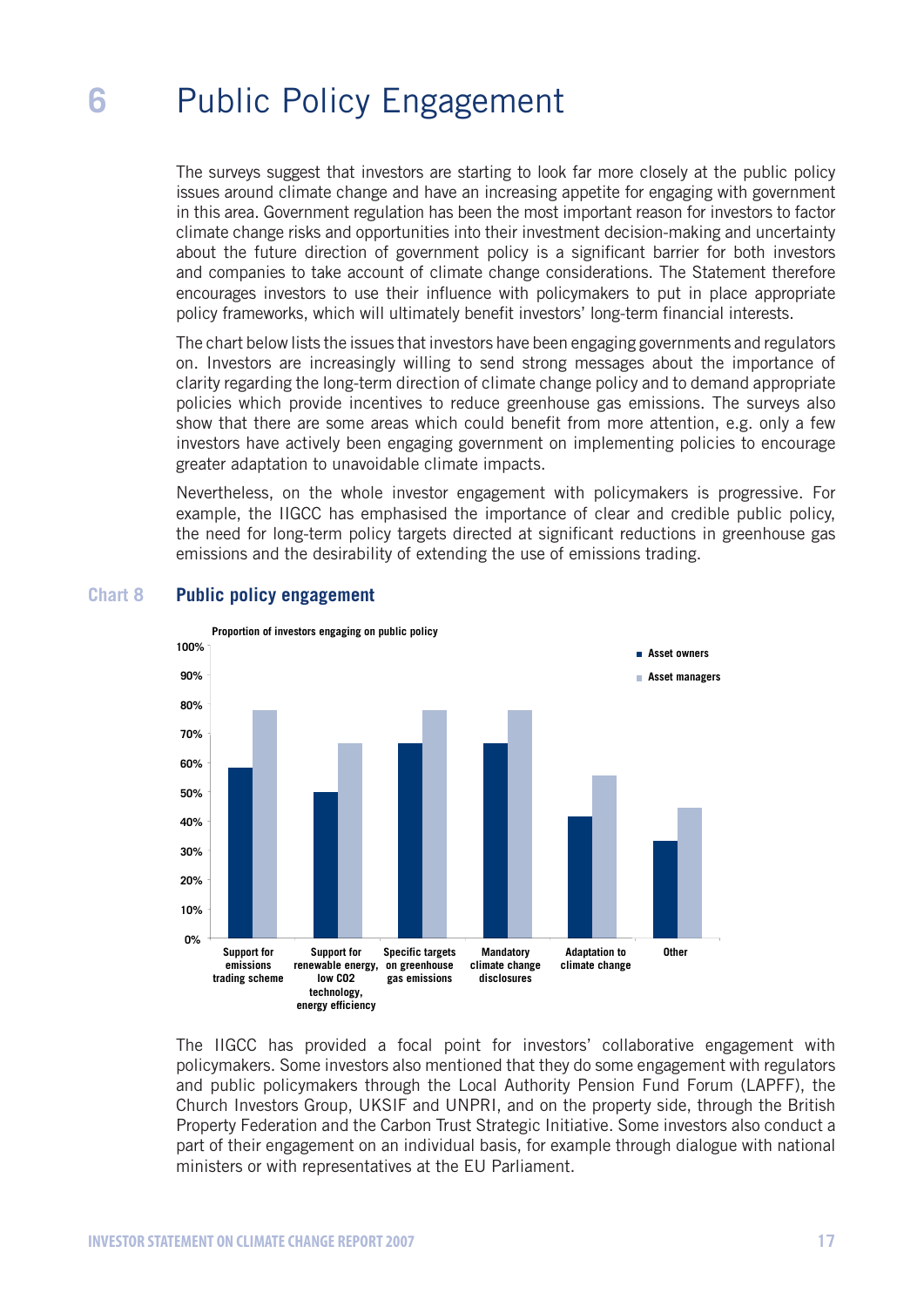# **7** Conclusions and Looking Forwards

The responses to the surveys clearly showed that climate change has risen up investors' agendas and that both asset owners and asset managers are building their capacity to analyse the financial implications from climate policy. Improved sell-side research and collaborative initiatives have played a major role in this, but increased sources of other information more generally have also contributed.

Asset managers are using their shareholder voting rights to encourage companies to pay greater attention to climate change and they are also engaging directly with them, in particular on issues of improved disclosure and reporting. Climate change issues are also affecting investment decision-making where investors are exploiting opportunities as a result of government incentives – e.g. renewable energy or low carbon technology – or where government policy has created a price for carbon, as in the EU ETS, or in sectors which may in future be covered by an emissions trading scheme, e.g. electric utilities in the US.

Some investors are looking at possible impacts from changes in climate or climate policy more generally on their portfolios, but it is not obvious that this is affecting investment decision-making. In many cases, climate impacts are not taken into account where the financial implications are not evident. For example, asset managers tend to disregard climate change impacts where there are significant uncertainties about the future direction of climate change policy or the physical impacts from a changing climate make it difficult to quantify the financial implications. Adaptation to unavoidable climate change is not yet high on the agenda.

In this respect it is encouraging to note that investors are increasingly willing to engage in the public policy debate and use their influence with government to ask for clearer and stronger policy measures and frameworks. This in turn will make it easier for investors and companies to take account of climate risks and opportunities in their investment decision-making.

Incentives for investment managers to take account of the issue would also be supported by greater client demand for more formal integration of climate change in investment decision-making. There are very few asset owners who have formally integrated climate change considerations into their investment processes, i.e. the appointment and evaluation of their fund managers and the advice sought from investment consultants. There is some hope though that this will change gradually as contractual arrangements are reviewed.

This report shows that there are substantial steps being taken by investors both in paying attention to climate change in their own processes and in their engagement with companies and policymakers. It also highlights the need for more formal demand from pension funds for their investment managers to take account of climate change and the importance of engaging with government on providing appropriate price signals to encourage investors to explicitly include climate change in their investment analysis. Investors have an important role to play in supporting the move to a low carbon economy and further progress in these areas will determine how effective that role is.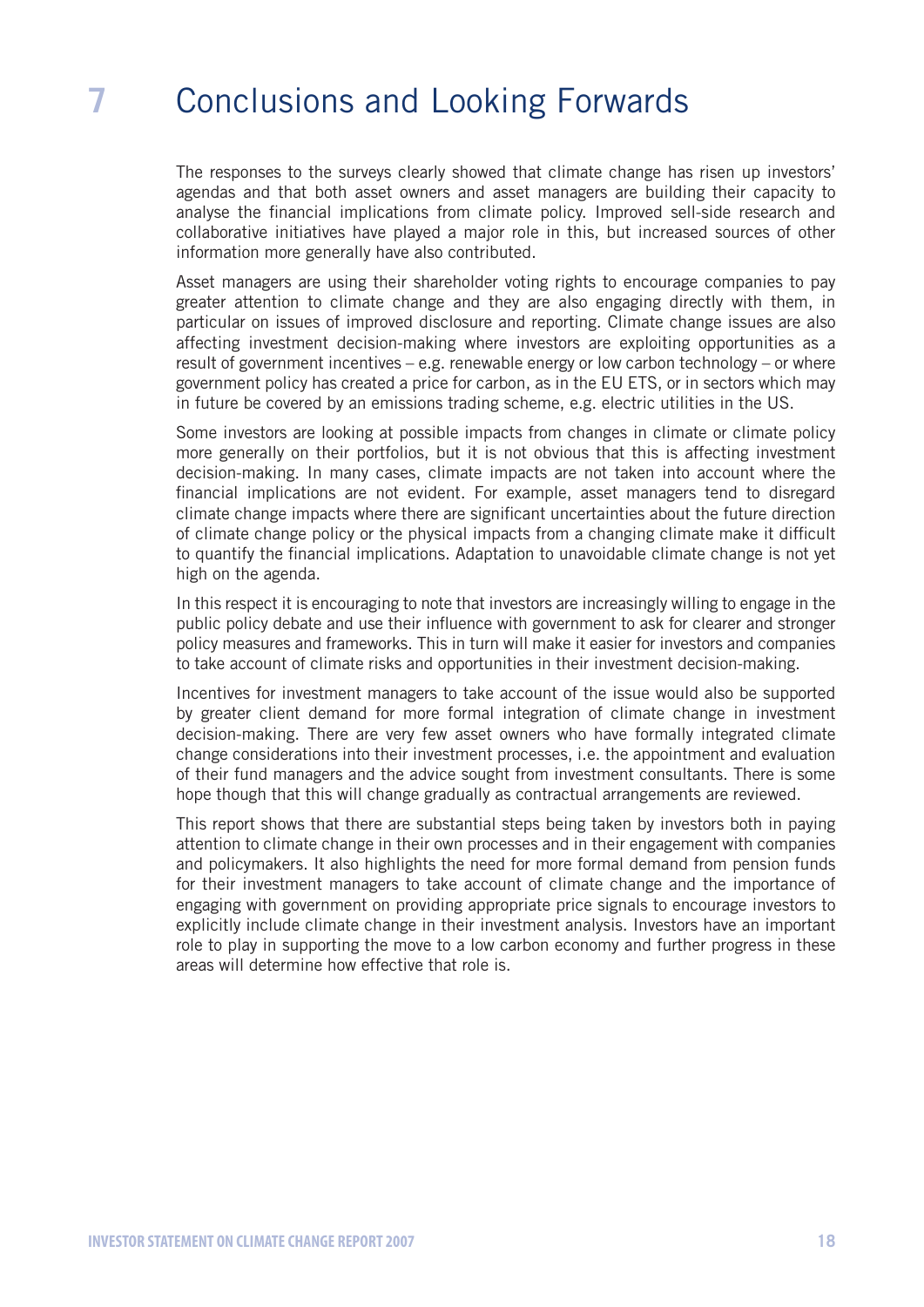# Appendix **1**

### **INVESTOR STATEMENT ON CLIMATE CHANGE**

### **Introduction**

As institutional investors, cognisant of our roles as major shareholders and bondholders in many of the world's companies and as significant investors in other assets such as real estate, we accept the broad scientific consensus that greenhouse gas emissions from human activities are a critical contributor to changes in the world's climate. Further, we recognise that climate change is likely to result in profound negative consequences for human society, the global economy, and the world's natural systems. As such, climate change presents a series of material business risks and opportunities - for investors and companies - to which investors must respond.

We believe that it is essential to adopt a proactive approach to this issue and to take action now that will result in substantial reductions in global greenhouse gas emissions within a timeframe that minimises the risk of serious impact. In addition, we recognise that there is a need to assess the risks associated with changes already built into the climate system as a result of historic greenhouse gas emissions, and to adapt to these changes if necessary.

It is our view that governments should lead this response by creating a framework that provides incentives and investment certainty to companies and individuals. However, we recognise that investors have a critical role to play in addressing climate change. To be most effective, our response should be coordinated internationally and be collaborative. As investors, we are ready to work with international bodies, national governments, companies, non-governmental organisations and our clients to develop solutions appropriate to the environmental and economic challenges we jointly face.

This Statement sets out our views of the role that can be played by investors in responding to climate change. It is in line with UN's Principles for Responsible Investment. We call on all institutional investors to support this Statement and to work together in its implementation.

### **1 The role of investors**

### **We recognise that:**

- Investment decisions taken now will have a major impact on current and future global greenhouse gas emissions and, hence, on the world's climate.
- The greenhouse gases already emitted into the atmosphere are predicted to cause environmental change and this will impact upon the companies and assets in which we invest.
- Current investment research, analysis and decision-making and shareholder ownership activities do not fully reflect the risks and opportunities presented by global climate change.
- It is not in the long-term interests of the ultimate beneficiaries of the assets we represent that climate change occurs.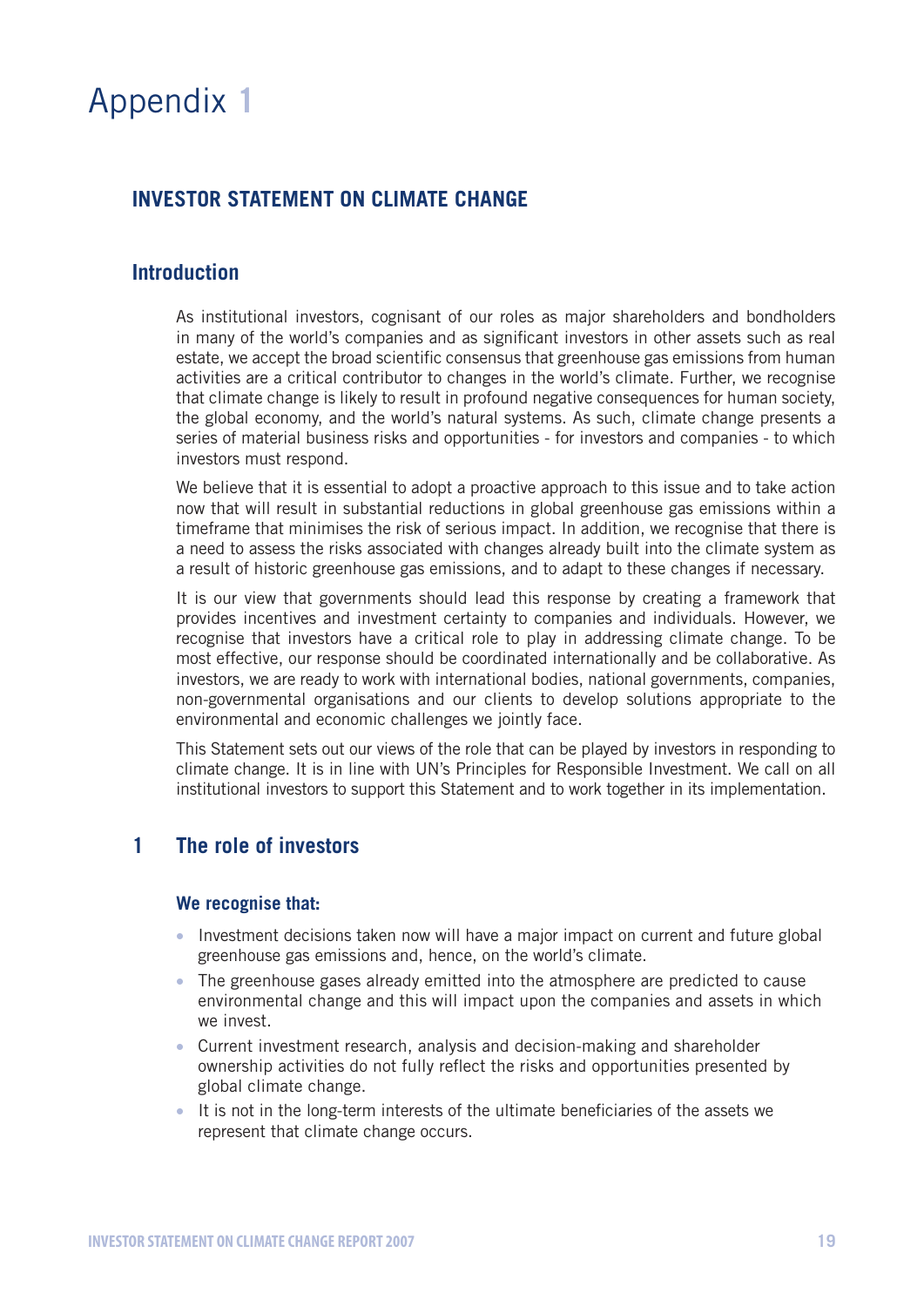• By working together, investors, their clients, their agents, regulatory authorities and companies can create an investment environment that contributes to a more orderly shift to a low carbon economy and so helps to ensure a more stable climate for current and future generations.

### **Therefore, as asset owners and asset managers, we will:**

- Use our individual and collective influence to encourage governments to adopt policies that provide incentives to reduce greenhouse gas emissions and to encourage appropriate responses to the physical and societal impacts of climate change.
- Build our capacity to assess the investment implications of climate change.
- Work together on initiatives that will help reduce the threat and impacts of climate change.
- Promote information-sharing among the growing number of investors and organisations around the world concerned about climate change.
- Incentivise and/or support research on the risks and opportunities of climate change and climate policy that adds value to our investment decision-making processes.
- Seek to minimise the adverse impacts and maximise the positive impacts of investment decisions on the production of greenhouse gases.

### **As asset owners we will:**

- Encourage our asset managers to integrate consideration of climate change risks and opportunities in their investment research, analysis and decision-making and shareholder ownership activities.
- Consider climate change in our processes for the appointment and evaluation of our asset managers.
- Instruct our advisors and consultants to consider the impacts and opportunities of climate change and climate policy in the advice that they provide to us, in particular to pro-actively consider the opportunities to invest in clean energy.

### **As asset managers we will:**

- Explicitly consider climate change risks and opportunities in our investment analysis and, individually and collectively, develop the tools to assess the short-term and longterm risks and opportunities presented by climate change and climate-related policies.
- Engage with the companies in which we invest to ensure that they are minimising the risks and maximising the opportunities presented by climate change and climate policy. We will also encourage these companies to improve their governance and disclosure of climate risks and opportunities.

### **2 Working with Others**

### **We encourage companies to:**

- Clearly define board and senior management responsibilities for climate change.
- Integrate climate change risks and opportunities into business strategy.
- Set high-level policy commitments in support of action on climate change, including commitments to greenhouse gas emissions reductions.
- Provide appropriate disclosures on climate change risks and opportunities that allow investors to assess the financial implications of these risks and opportunities for the company.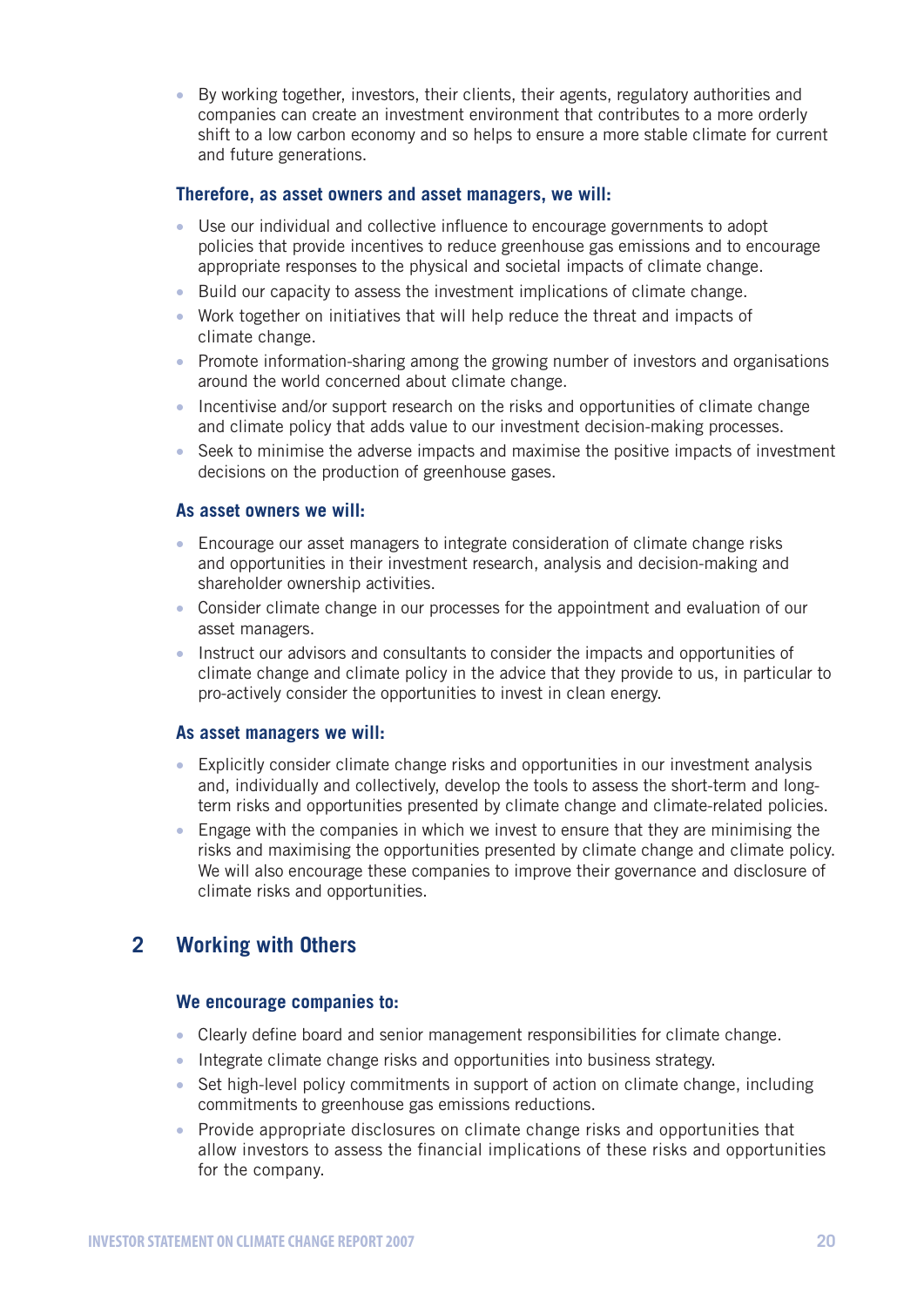- Prepare and report comprehensive inventories of greenhouse gas emissions (both directly from operations and activities and indirectly from, for example, the use of the company's products). These inventories should allow historic performance to be assessed and should include projections of likely changes in future emissions.
- Integrate climate change into product design and operations. This should include setting targets and timelines for reducing greenhouse gas emissions and impacts along the value chain.
- Proactively engage with public policy makers and other stakeholders in support of policy measures to reduce greenhouse gas emissions, and not lobby to obstruct legitimate attempts to reduce greenhouse gas emissions or mitigate the effects of climate change.

### **We encourage governments to:**

- Provide long-term guidance to investors and companies on the direction of public policy – at the national and international levels - on climate change.
- Establish a policy framework that sets clear and challenging yet achievable international targets for greenhouse gas emissions reductions for the short, medium and long-term that will enable atmospheric concentrations of greenhouse gases to be stabilised at a level that averts the most significant risks of climate change, and that provides the necessary mechanisms and institutions for the delivery of these targets.
- Enact national policies that align with international goals for emissions reductions, and that incentivise the development and adoption of low carbon technologies, energy efficiency and other forms of emissions reduction.
- Enact and support regulations that require companies to adequately report on the business risks and opportunities associated with climate change and climate policy.

### **3 Implementation and Monitoring**

• The IIGCC will publish an annual report detailing the actions that have been taken by the signatories towards achieving the goals in this Statement.

The Statement is also available in German and French on the IIGCC's website, www.iigcc.org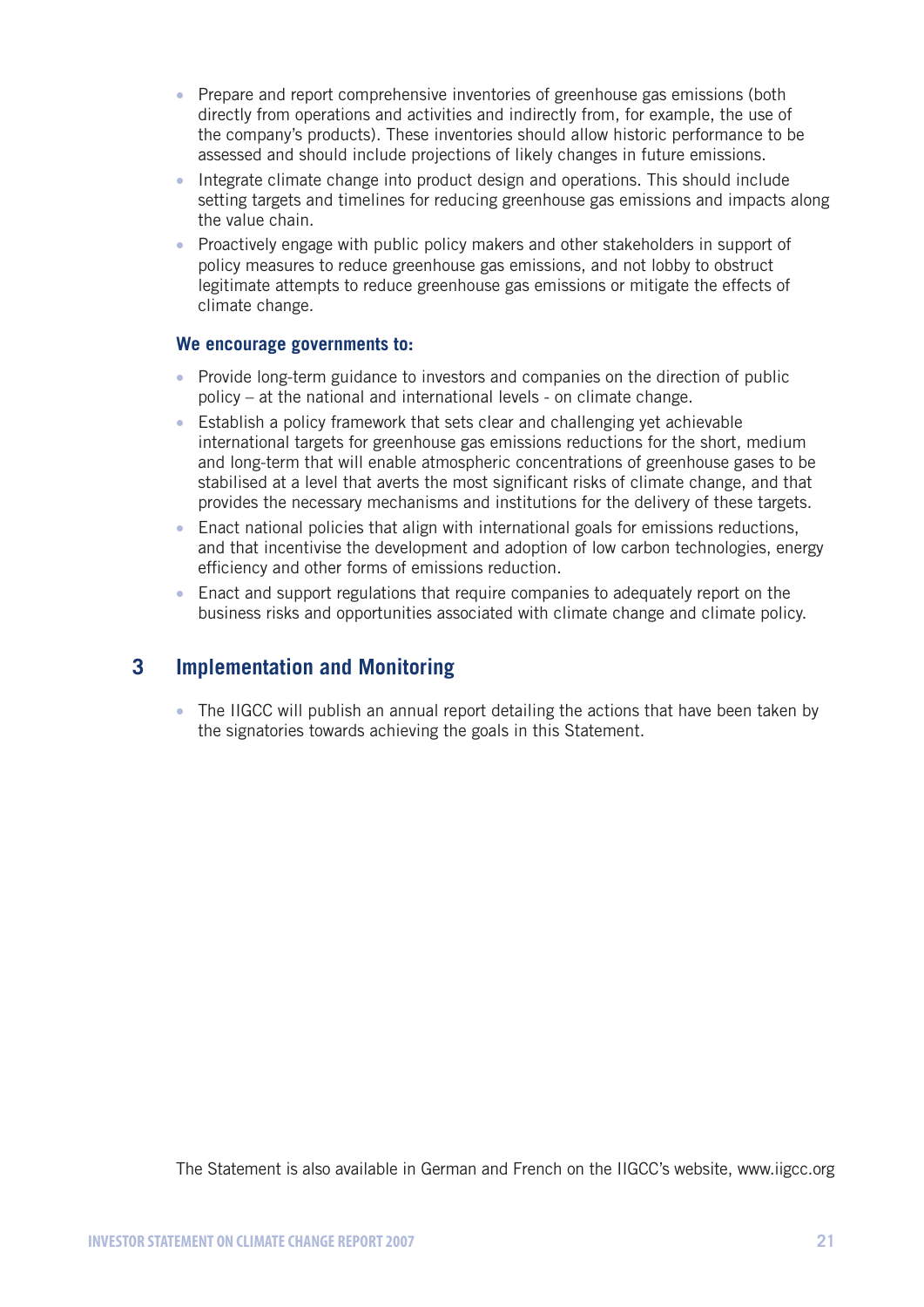# Appendix **2**

### **List of Signatories**

BBC Pension Trust BNP Paribas Asset Management Central Finance Board of the Methodist Church Co-operative Investments Environment Agency Pension Fund Ethos Foundation F&C Management Ltd Generation Investment Management Greater Manchester Pension Fund **Hermes** Insight Investment Joseph Rowntree Charitable Trust London Borough of Hounslow Pension Fund London Pensions Fund Authority Morley Fund Management PGGM Investments PRUPIM **Schroders** USS West Midlands Pension Fund

West Yorkshire Pension Fund